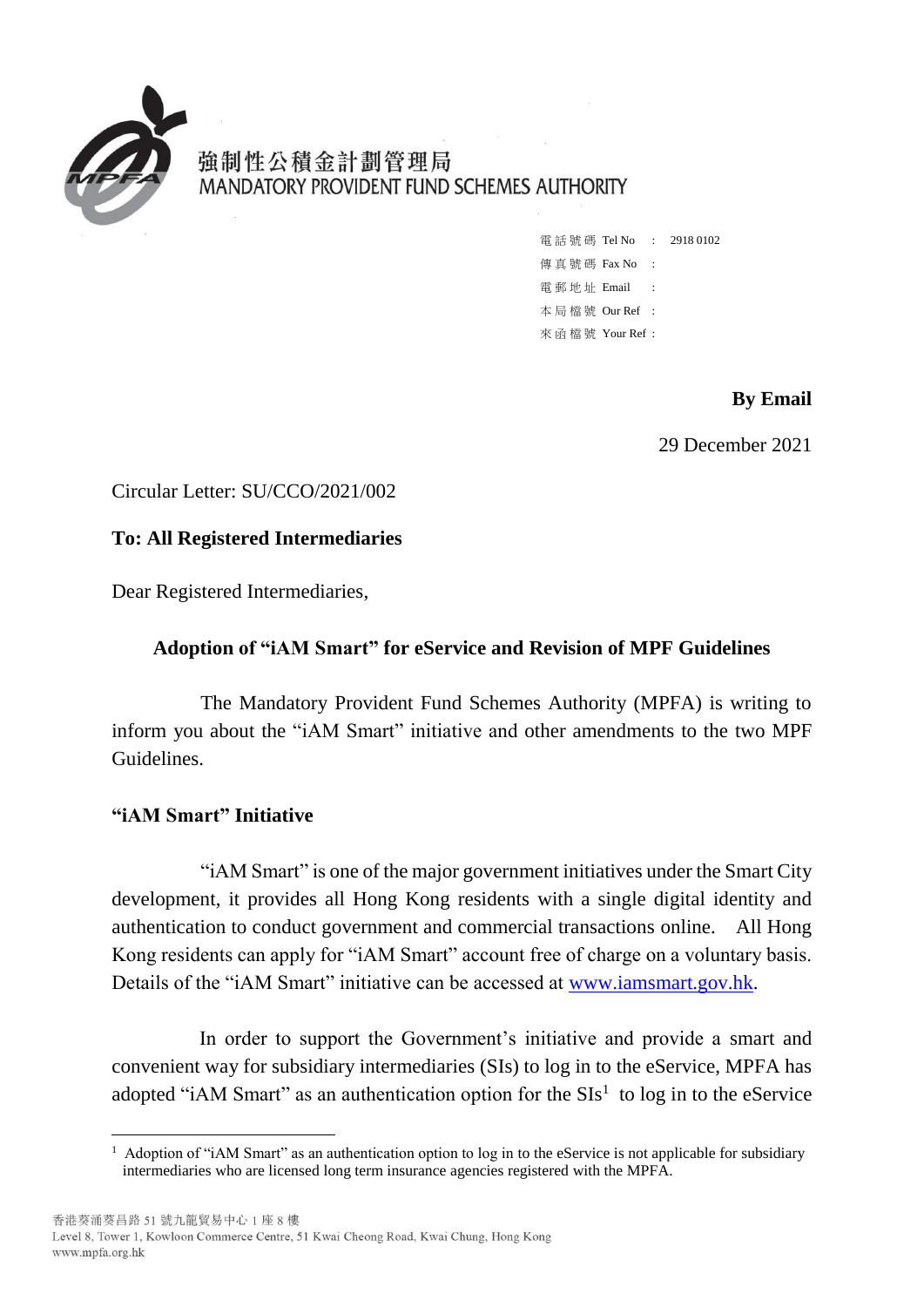with effect from 29 December 2021. After downloading the "iAM Smart" mobile app and registering for "iAM Smart" service, SIs can make use of the biometric functions (including facial recognition, fingerprint identification, etc.) provided by their mobile devices to log in to the eService. Currently, SIs should use the user identities assigned by MPFA and their individual passwords as an authentication to log in to the eService.

## **Revision of MPF Guidelines**

The MPFA has approved the amendments to the following two sets of MPF Guidelines to enhance the transparency of the application processes and allow the adoption of "iAM Smart" as an authentication option for SIs to log in to the eService. The revised Guidelines become effective on **29 December 2021**.

- 1. Guidelines VI.1 on MPF Intermediary Registration and Notification of Changes (Guidelines VI.1); and
- 2. Guidelines VI.3 on Annual Returns to be Delivered by Registered Intermediaries (Guidelines VI.3).

The major amendments to the Guidelines VI.1 and Guidelines VI.3 are as follows:

### *Guidelines VI.1*

- amend the application forms to require the applicants to provide their licence numbers assigned by the frontline regulators;
- set out the requirement that the date of the signature of the applicants must be within two months prior to the submission date of the applications; and
- enhance the personal information collection statements (PICS) in the forms.

### *Guidelines VI.3*

- allow adoption of "iAM Smart" as an authentication option for SIs to log in to the eService;
- update the list of MPF schemes of the electronic annual return for principal intermediaries; and
- enhance the PICS in the annual returns.